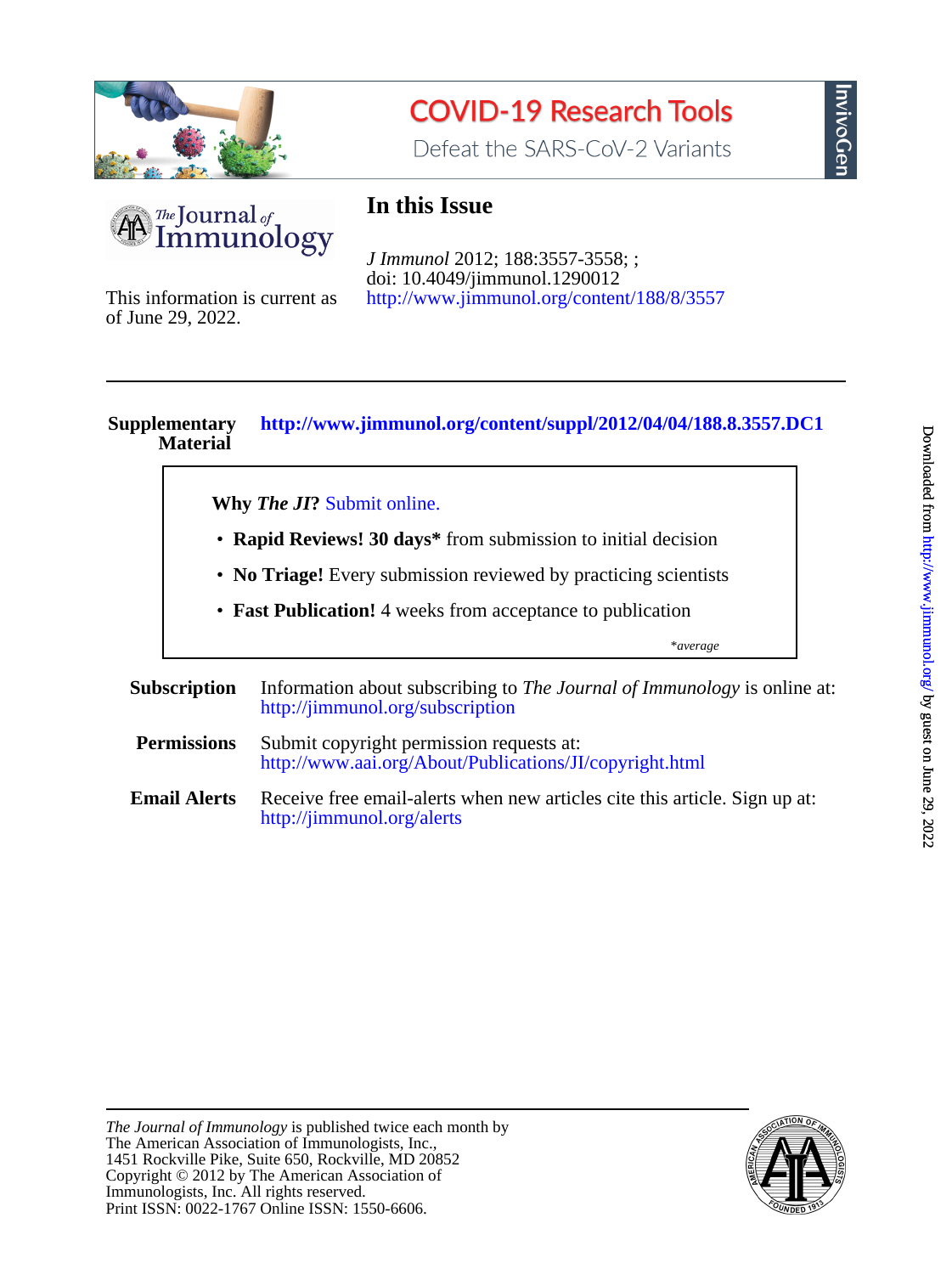# In This Issue



### Langerhans Lay Claim to HLA-DQ2

Wo pairs of MHC class<br>
II genes are present in<br>
the *HLA-DQ* locus,<br>
the classical *HLA-DQA1/HLA-*II genes are present in the HLA-DQ locus, DQB1 and the relatively nonpolymorphic HLA-DQA2/HLA-DQB2. Although the latter genes are evolutionarily conserved, expression of HLA-DQB2 has not been observed, and its potential



biological role is therefore unclear. While comparing transcriptomes of dendritic cell (DC) subsets to investigate the immune function of Langerhans cells (LCs), Lenormand et al. (p. 3903) observed the expression of both HLA-DQA2 and HLA-DQB2 in LCs at both the mRNA and protein levels. Intriguingly, these genes were not expressed in myeloid DCs, plasmacytoid DCs, or  $CD1c^+$  blood DCs. HLA-DQ $\alpha$ 2 and HLA-DQβ2 chains formed heterodimers which, upon association with invariant chain, trafficked from the endoplasmic reticulum (ER) to endosomal compartments. These heterodimers also associated with HLA-DM and could be found on the cell surface, where they were able to mediate the presentation of superantigens to T cells. Mixed heterodimers consisting of HLA-DQ $\alpha$ 2 and -DQ $\beta$ 1 could also form and exit the ER, whereas mixed HLA- $DQ\alpha$ 1/ $DQ\beta$ 2 heterodimers could form but could not efficiently egress from the ER. This study identifies HLA- $DQ\alpha$ 2/ $\beta$ 2 heterodimers as LC-specific MHC class II molecules that may have specialized roles in LC activity.

## Lipid Lesson in the Lung

ysophosphatidic acid (LPA) is a lipid that can affect various cellular processes, including activation and migration, upon extracellular engagement of LPA receptors. Several studies have indicated that LPA can inhibit invarious cellular processes, including activation and migration, upon extracellular engagement of LPA recepflammatory responses, and Emo et al. (p. 3784) now show that the LPA receptor Lpa2 negatively regulates dendritic cell (DC) activation and attenuates allergic airway inflammation. Lpa2 is a member of the Edg family of G protein-coupled receptors and is constitutively expressed on the surface of murine bone marrow-derived DCs. Compared with wild-type (WT) DCs,  $lpa2^{-/-}$  DCs showed a hyperactive phenotype in both their ability to stimulate T cells and to secrete the proallergic cytokine IL-13. Transient expression of lpa2 significantly reduced NF-kB activation upon LPS stimulation. WT mice that were given allergen-pulsed DCs from  $lpa2^{-/-}$  mice developed significantly greater allergic airway inflammation upon aerosol Ag challenge compared with mice given allergen-pulsed WT DCs. In addition,  $lpa2^{-/-}$  mice also developed significantly worse airway inflammation relative to WT mice in different models of allergic asthma. Together these results support a role

for LPA signaling through *lpa2* as a mechanism to modulate excessive DC responses and airway inflammation.

#### Making Memory-Like T Cells

subset of CD8 single positive (CD8SP) thymocytes, which has a similar phenotype to conventional CD8<sup>+</sup> memory T cells, has been characterized as memory-like CD8SP thymocytes. Development of these which has a similar phenotype to conventional  $CDS<sup>+</sup>$  memory T cells, has been characterized as memory-like thymocytes requires expression of the promyelocytic leukemia zinc finger (PLZF) transcription factor, and Sharma et al. (p. 3859) examined the mechanism involved in the generation of these cells. The authors confirmed previous observations by showing that expression of  $\beta$ -catenin from the Lck promoter drives expansion of PLZF-expressing  $CD4^+\alpha\beta^+$  thymocytes that produce IL-4. The proliferation and production of IL-4 by these cells promoted expansion of eomesodermin (Eomes)-expressing CD8SP thymocytes. In contrast, T cell factor (TCF)-1–deficient mice had significantly fewer PLZF-expressing thymocytes and Eomesexpressing CD8SP thymocytes. In addition to TCF-1 and b-catenin, expression of IL-4 and IL-4R were also required for the generation of memory-like CD8SP thymocytes. These memory-like thymocytes were able to migrate to the periphery and produce IFN- $\gamma$  upon stimulation, suggesting that they were functional. Together these data indicate that IL-4 production by  $PLZF^+$  thymocytes directs generation of memory-like CD8SP thymocytes by inducing expression of molecules that are critical to the development of their memory-like phenotype.

#### Antigenic Size Matters

For their activation and<br>
clonal selection, B cells<br>
must interact with Ags<br>
on follicular dendritic cells clonal selection, B cells must interact with Ags (FDCs). Various pathways have been proposed to account for the transport of Ag to the follicles; however, it remains unclear how



Ag is presented to B cells during a primary response. Link et al. (p. 3724) expressed the coat protein of the bacteriophage Qb as either a small dimeric protein or a large virus-like particle (VLP) to address the influence of antigenic size and structure on transport to the follicles in the absence of prior immunity. In naive mice, QB-VLPs were rapidly and efficiently transported to FDCs, where they accumulated over time. In contrast, QB-dimers were not deposited on FDCs unless specific anti-Q $\beta$  Abs were present to allow the formation of immune complexes. In agreement with these observations, Qb-VLPs but not Qb-dimers induced strong germinal center responses and the expansion of high numbers of Qbspecific Ab-secreting cells. Transport of QB-VLPs involved their binding to noncognate B cells through a complementdependent process that specifically required complement re-Copyright © 2012 by The American Association of Immunologists, Inc. 0022-1767/12/\$16.00 ceptor expression on B cells. Natural IgM Abs were also